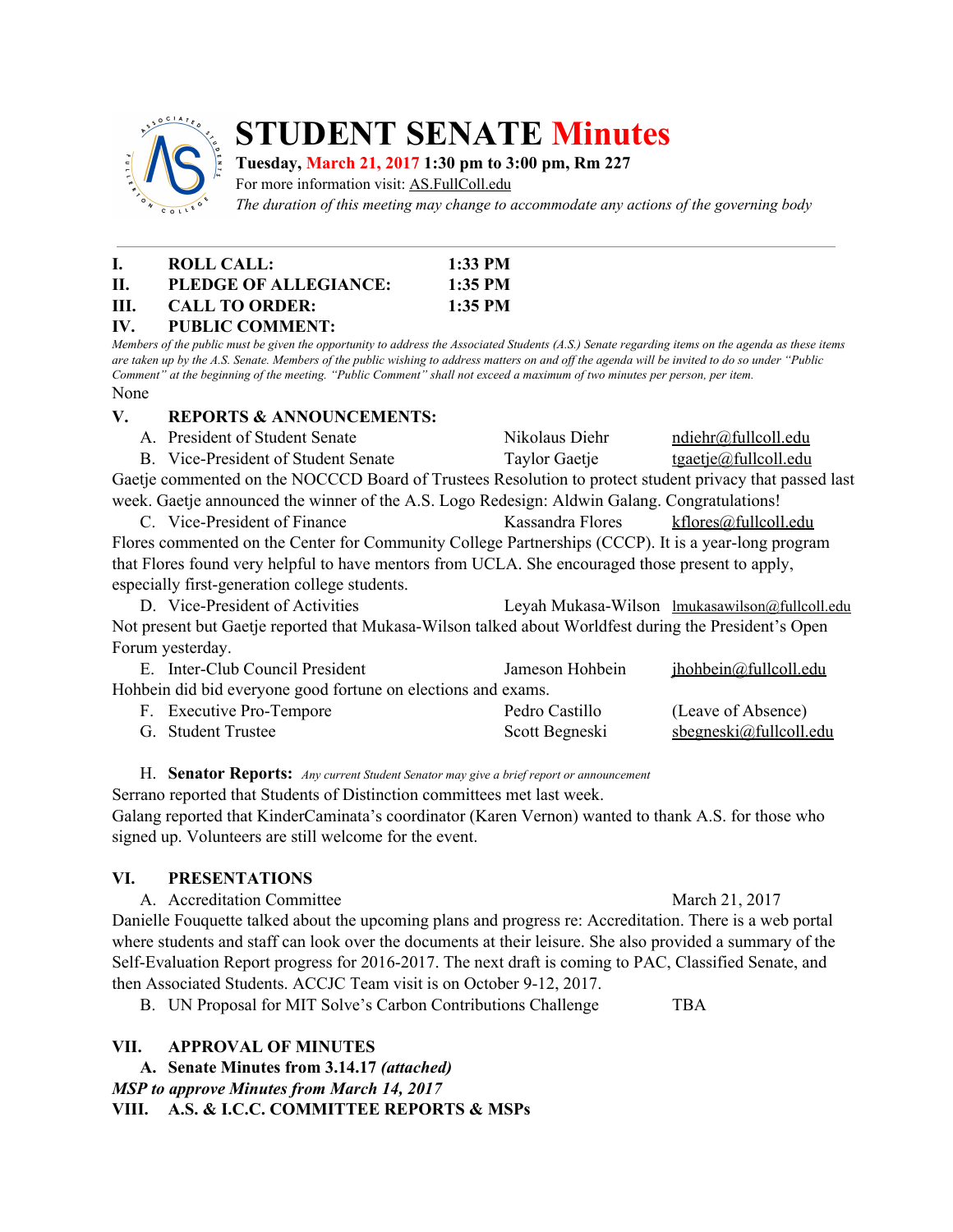*Senators MUST serve on at least ONE A.S. Committee (indicated bold)*

A. **Activities** Mukasa-Wilson Thursday 12:00pm-1:00pm

B. **Curriculum & Education (C&E)** [narbab@fullcoll.edu](mailto:narbab@fullcoll.edu) Tuesdays 1:00pm-1:30pm

C. **Committee on the Environment** [mcastaneda1@fullcoll.edu](mailto:mcastaneda1@fullcoll.edu) Thursday 1:30pm-2:30pm

Meeting was cancelled today.

D. Executive Council Diehr Diehr Tuesday 3:30 - 4:30 pm

E. **Finance & Budget** Flores Tuesday 12:00pm-1:00pm

Flores and To discussed the history and rationale behind the actions from Finance Committee. Flores also noted that the Finance Code will be updated soon. They need help with t-shirt designs, which A.S. will use in fundraisers during Commencement.

MSP to transfer \$3200 from(52755) ICC account to the Food and Hospitality Account (51950). This will be distributed as \$1700 to the Club & College Days account, \$1500 to the ICC End-of-the-Year Luncheon account, and \$550 to the A.S. *Awards Banquet account. (To/Rodriguez)*

MSP to conditionally approve the transfer \$3200 from(52755) ICC account to the Food and Hospitality Account (51950). This will be distributed as \$1700 to the Club & College Days account, \$1500 to the ICC End-of-the-Year Luncheon account, and \$550 to the A.S. Awards Banquet account so long as I.C.C. gets to discuss and vote on the item during their general *meetings.*

MSP to transfer \$700 supplemented by rollover funds to supplement the Non Instructional Supplies and Materials Account *(44110) (Serrano/Arbab)*

Move to add \$550 using rollover funds to supplement the A.S. Awards Banquet account (51950) (To/Mukasa-Wilson) *Move to supplement the AS Graduation Account (52765) by \$5300 using rollover funds (To/Rodriguez) Move to move \$2393 from (52000) to the (23100) account (To/Rodriguez)*

*Move to move \$820 from Maintenance agreements (Account 52230) into Hourly- Clerical/Secretarial (23100) (Serrano/Washington)*

*Move to supplement the (23100) by \$7790 using rollover funds (To/Rodriguez)*

| F. A.S. Benefits Task Force                                                                                                                                                                                                                                                                      | cserrano@fullcoll.edu   | Monday 10:30 - 11:30 am                    |  |  |  |  |
|--------------------------------------------------------------------------------------------------------------------------------------------------------------------------------------------------------------------------------------------------------------------------------------------------|-------------------------|--------------------------------------------|--|--|--|--|
| Serrano commended J. Sukhadia's work with A.S. Benefits thus far.                                                                                                                                                                                                                                |                         |                                            |  |  |  |  |
| G. Inter-Club Council                                                                                                                                                                                                                                                                            | <b>Hohbein</b>          | Monday $1:30$ pm- $3:00$ pm                |  |  |  |  |
| Worldfest is coming up and the last Club Rush is happening near the end of April.                                                                                                                                                                                                                |                         |                                            |  |  |  |  |
| H. Judicial                                                                                                                                                                                                                                                                                      | sdotterman@fullcoll.edu | Thursday $2:30 \text{pm} - 3:30 \text{pm}$ |  |  |  |  |
| S. Dotterman reported that they are finalizing some changes to the A.S. Constitution.                                                                                                                                                                                                            |                         |                                            |  |  |  |  |
| I. Research, Planning, & Resolutions (RPR)                                                                                                                                                                                                                                                       | Gaetje                  | Thursday 11:00am-12:00pm                   |  |  |  |  |
| $\mathbf{M}$ and $\mathbf{M}$ and $\mathbf{M}$ and $\mathbf{M}$ and $\mathbf{M}$ and $\mathbf{M}$ and $\mathbf{M}$ and $\mathbf{M}$ and $\mathbf{M}$ and $\mathbf{M}$ and $\mathbf{M}$ and $\mathbf{M}$ and $\mathbf{M}$ and $\mathbf{M}$ and $\mathbf{M}$ and $\mathbf{M}$ and $\mathbf{M}$ and |                         |                                            |  |  |  |  |

No meeting for RPR today. A new resolution is on the agenda for approval today.

*MSP to approve the Committee actions.*

## **IX. UNFINISHED BUSINESS**

A. CareBank Updates

No updates from T. Plummer.

- B. Applicants to serve as Student Representatives:
- C. Swearing in of Student Senators
- D. Resignations (formal letter must be received by A.S. Office or  $\Delta S(\hat{\omega}$  fullcoll.edu)
- E. Dismissals (referred from Judicial)
- **F. FC Mission Statement Update**

Gaetje reported that there was a workgroup meeting last Thursday.

- **G. Interfaith Prayer Room**
- H. Mission Statement Workgroup Representative
- I. Sodexo Contract